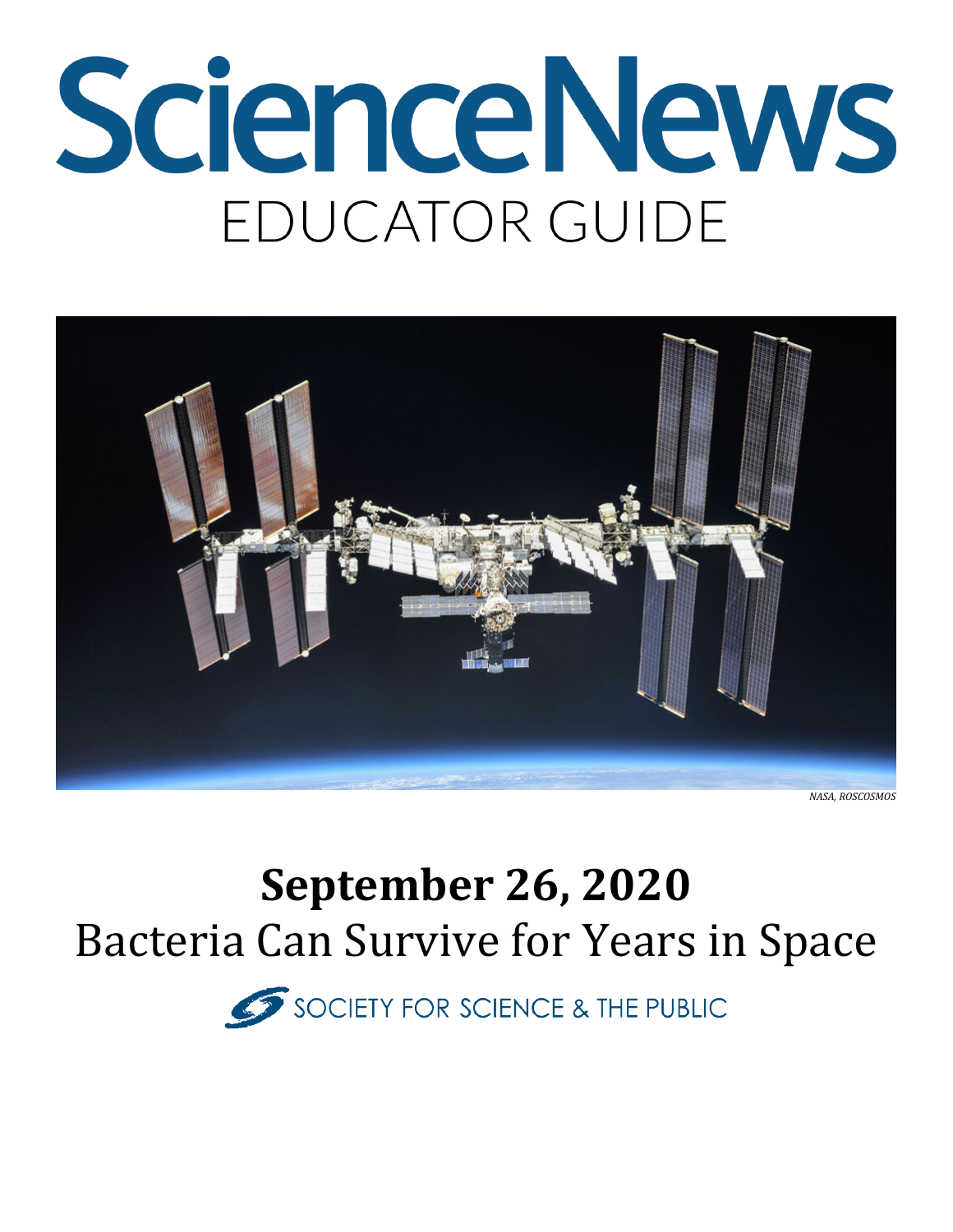# September 26, 2020 **EDUCATOR GUIDE Bacteria Can Survive for Years in Space**

#### **About this Guide**

In this Guide, based on the online *Science News* ["If bacteria band together, they can survive for years in](https://www.sciencenews.org/article/space-bacteria-band-together-survival-years-astrobiology)  [space,](https://www.sciencenews.org/article/space-bacteria-band-together-survival-years-astrobiology)" students will learn about research conducted aboard the International Space Station and develop their own research question that could be explored on the space station.

#### **This Guide includes:**

**Article-based Comprehension Q&A** — Students will answer questions about the online *Science News* article ["If bacteria band together, they can survive for years in space,](https://www.sciencenews.org/article/space-bacteria-band-together-survival-years-astrobiology)" which describes an experiment on the International Space Station that suggests microbes are capable of surviving interplanetary travel. A version of the story, "Bacteria can survive for years in space," can be found in the September 26, 2020 issue of *Science News*. Related standards include NGSS-DCI: HS-ESS1; HS-LS1; HS-ETS1.

**Student Comprehension Worksheet** — These questions are formatted so it's easy to print them out as a worksheet.

**Cross-curricular Discussion Q&A** — Students will learn about the International Space Station and research done by astronauts aboard the space station, and come up with their own research question that could be explored in space. Related standards include NGSS-DCI: HS-ESS1; HS-ESS2; HS-ETS1.

**Student Discussion Worksheet** — These questions are formatted so it's easy to print them out as a worksheet.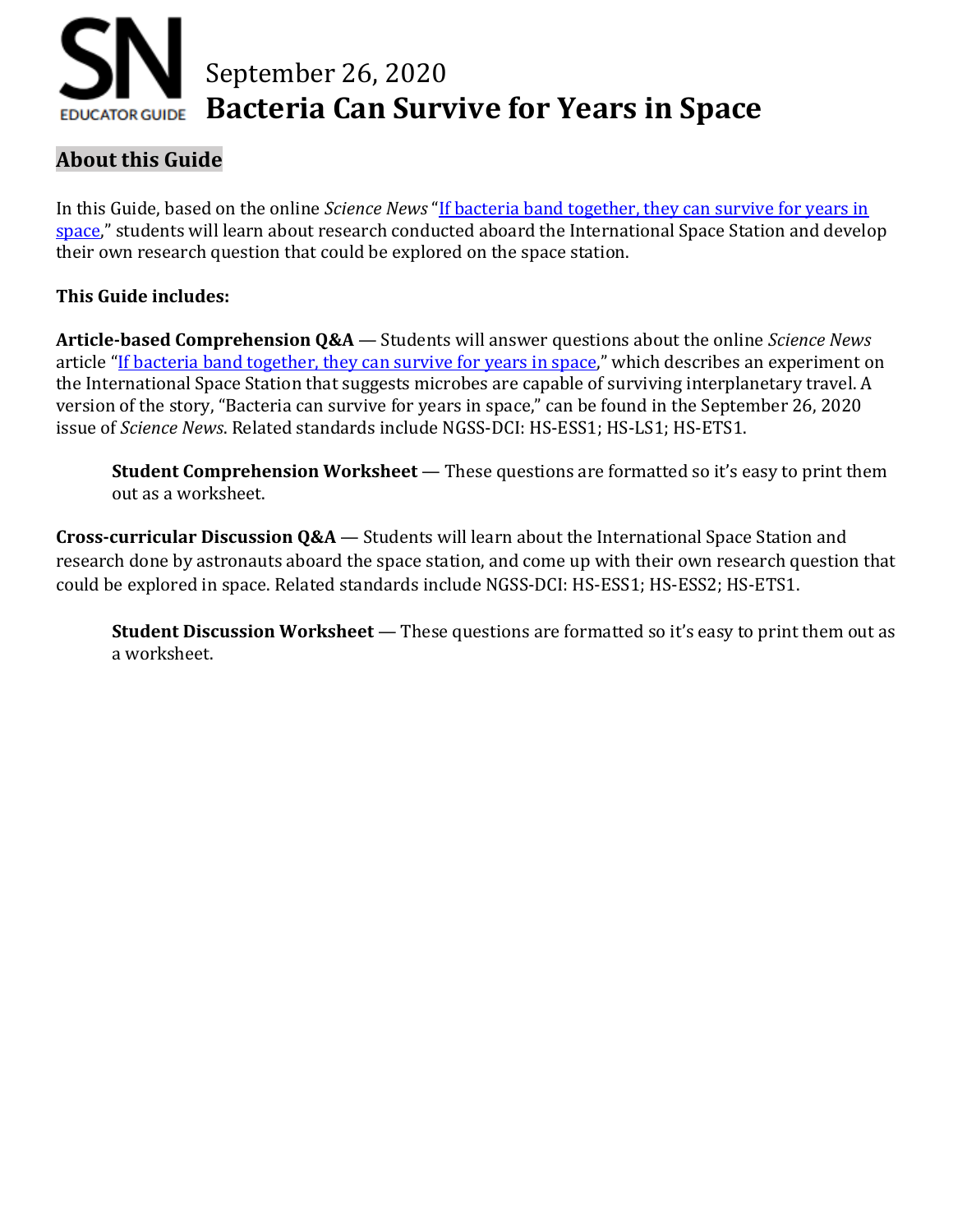### September 26, 2020 **Bacteria Can Survive for Years in Space EDUCATOR GUIDE**

#### **Article-based Comprehension, Q&A**

**Directions for teachers**: After your students read the online *Science News* article ["If bacteria band](https://www.sciencenews.org/article/space-bacteria-band-together-survival-years-astrobiology)  [together, they can survive for years in space,](https://www.sciencenews.org/article/space-bacteria-band-together-survival-years-astrobiology)" ask them to answer the following questions. A version of the story, "Bacteria can survive for years in space," can be found in the September 26, 2020 issue of *Science News*.

#### **1. Why is outer space not friendly to most known life-forms?**

The extreme conditions of outer space, including temperature, pressure and radiation, could damage an organism's DNA and kill the organism.

#### **2. What type of bacteria did scientists use in an experiment on the International Space Station? Why did scientists choose to study these bacteria?**

Scientists studied *Deinococcus.* It thrives in extreme environments on Earth and is resistant to radiation damage, making it a good test subject for an outer space experiment.

#### **3. What was the purpose of the experiment? Describe the experimental procedure in your own words.**

Scientists wanted to determine how long *Deinococcus* could survive in outer space, so they sent up dried pellets of the bacteria to the International Space Station. An astronaut attached plates containing the pellets to the exterior of the station, where the pellets were exposed to the harsh environment. Each year, samples were sent back to Earth where scientists rehydrated the samples and monitored them for bacterial growth.

#### **4. What were the independent and dependent variables of the experiment? Explain how you know.**

The independent variable was the pellet thickness and the dependent variable was the survival rate of the bacteria. The scientists varied the size/thickness of the bacteria pellets that were sent to space to see if it affected the bacteria's rate of survival in space.

#### **5. What were the results of the experiment? Explain.**

*Deinococcus* in pellets that were at least 500 micrometers thick could survive in outer space for up to three years. Bacteria on the outside of the pellets died, but those dead bacteria protected microbes in the pellets' interiors. About 4 percent of microbes in the pellets survived.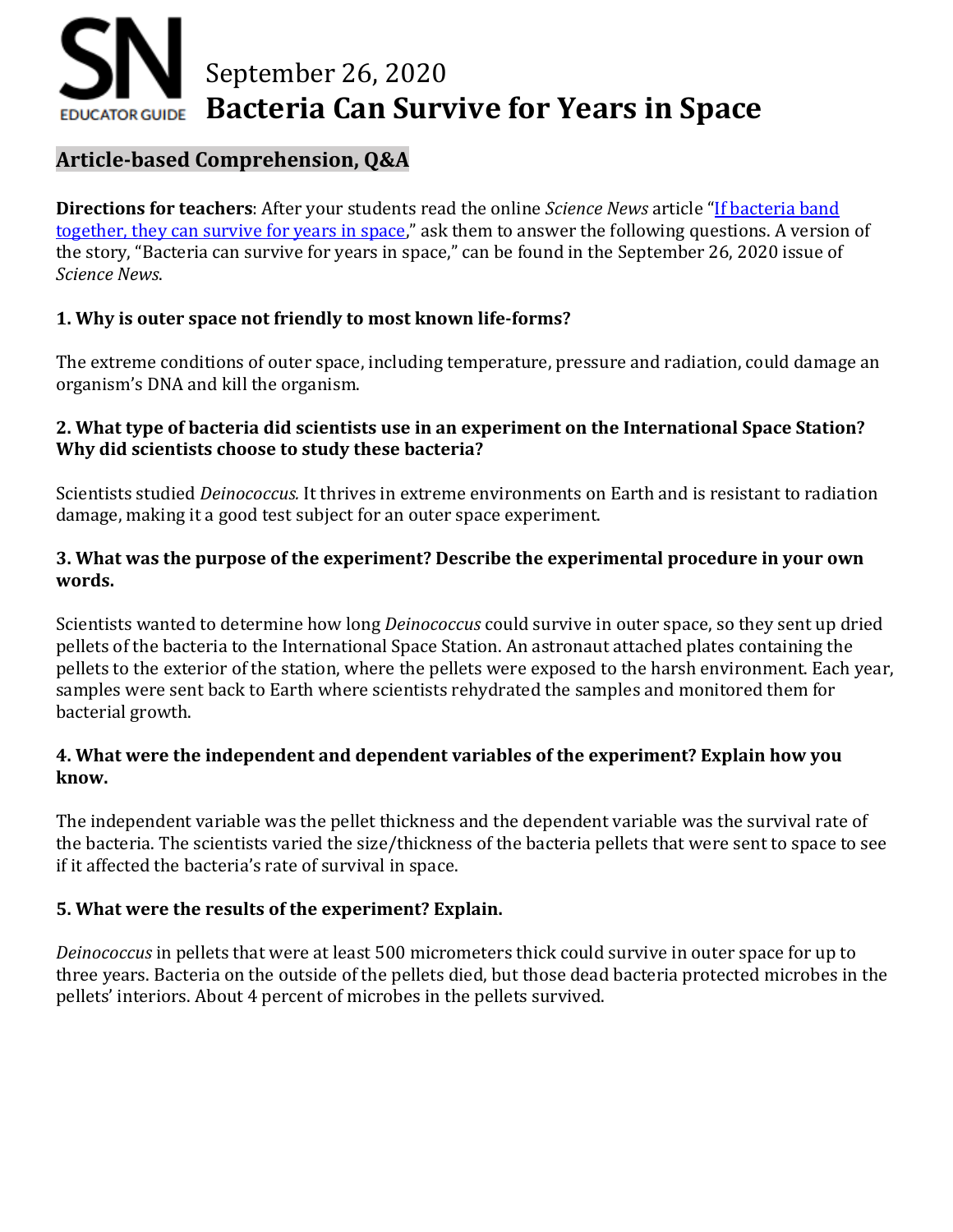#### **6. What is the maximum estimated time the bacteria in 1,000-micrometer pellets could survive in outer space, according to the researchers' estimates?**

Eight years.

#### **7. How might bacteria unintentionally end up in outer space, according to the researchers? Can you think of another way bacteria could end up in outer space?**

Scientists say clumps of bacteria could be launched into space by meteorite impacts or by storm-induced disturbances in Earth's magnetic field. Bacteria also might hitch a ride to outer space on the surface of spacecraft.

#### **8. What implications do the findings have for life elsewhere in the universe?**

If clumps of microbes can survive in outer space, they may be able to spread from Earth to other planets or space rocks.

#### **9. Find a word or concept in the story that is new to you. Define it using the context given in the article.**

Panspermia is new to me. It is the concept that life can travel throughout the universe, spreading from place to place.

#### **10. What makes the experiment an example of a successful collaboration in science, technology, engineering and math (STEM)?**

A scientist designed the experiment and prepared the necessary materials, but had to rely on an astronaut on the space station to conduct part of the experiment. The scientist on Earth and the astronaut had to trust each other to make the collaboration successful.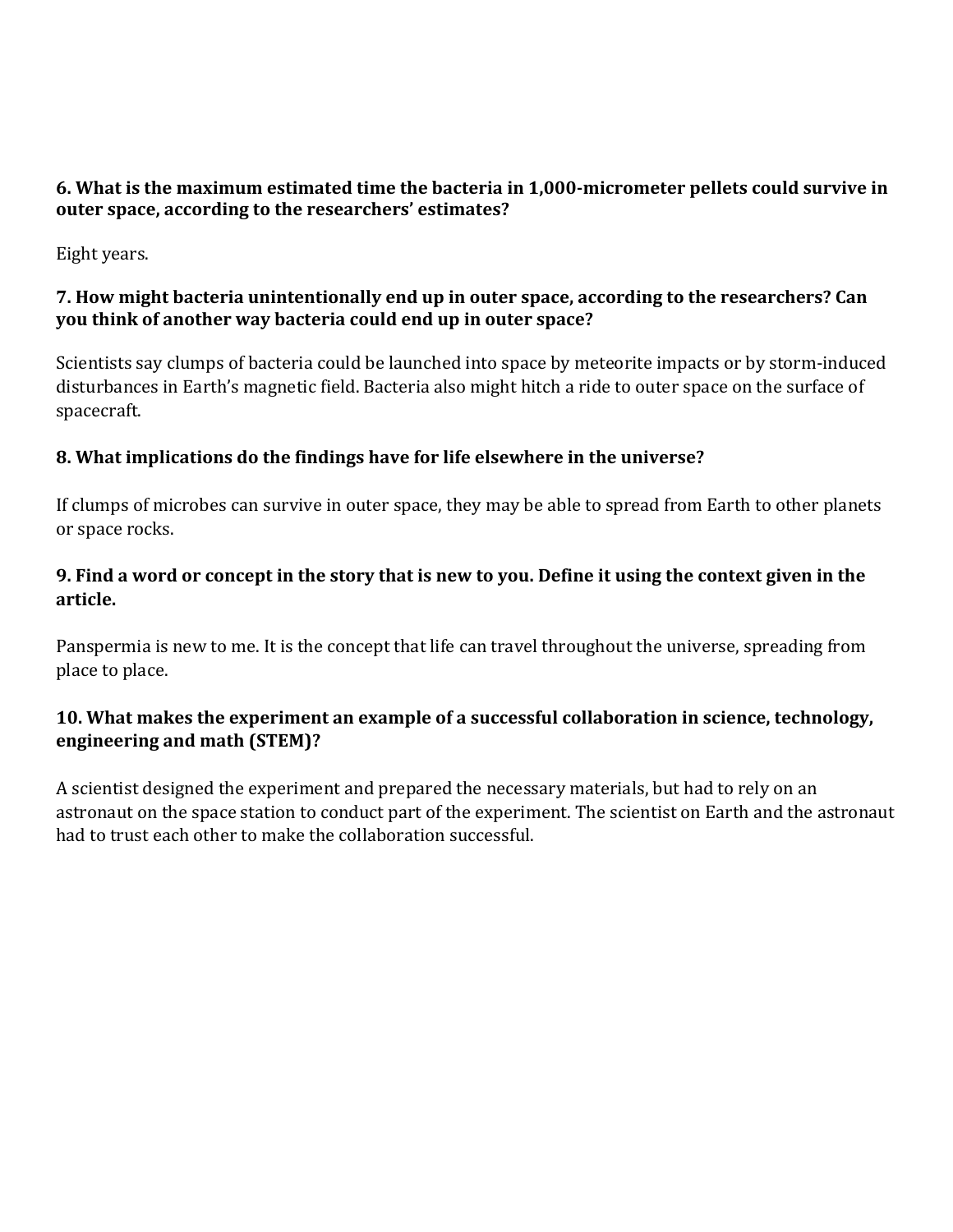### September 26, 2020 **Bacteria Can Survive for Years in Space EDUCATOR GUIDE**

#### **Student Comprehension Worksheet**

**Directions**: After reading the online *Science News* article ["If bacteria band together, they can survive for](https://www.sciencenews.org/article/space-bacteria-band-together-survival-years-astrobiology)  [years in space,](https://www.sciencenews.org/article/space-bacteria-band-together-survival-years-astrobiology)" answer the following questions. A version of the story, "Bacteria can survive for years in space," can be found in the September 26, 2020 issue of *Science News*.

**1. Why is outer space not friendly to most known life-forms?**

**2. What type of bacteria did scientists use in an experiment on the International Space Station? Why did scientists choose to study these bacteria?**

**3. What was the purpose of the experiment? Describe the experimental procedure in your own words.**

**4. What were the independent and dependent variables of the experiment? Explain how you know.** 

**5. What were the results of the experiment? Explain.** 

**6. What is the maximum estimated time the bacteria in 1,000-micrometer pellets could survive in outer space, according to the researchers' estimates?**

**7. How might bacteria unintentionally end up in outer space, according to the researchers? Can you think of another way bacteria could end up in outer space?**

**8. What implications do the findings have for life elsewhere in the universe?**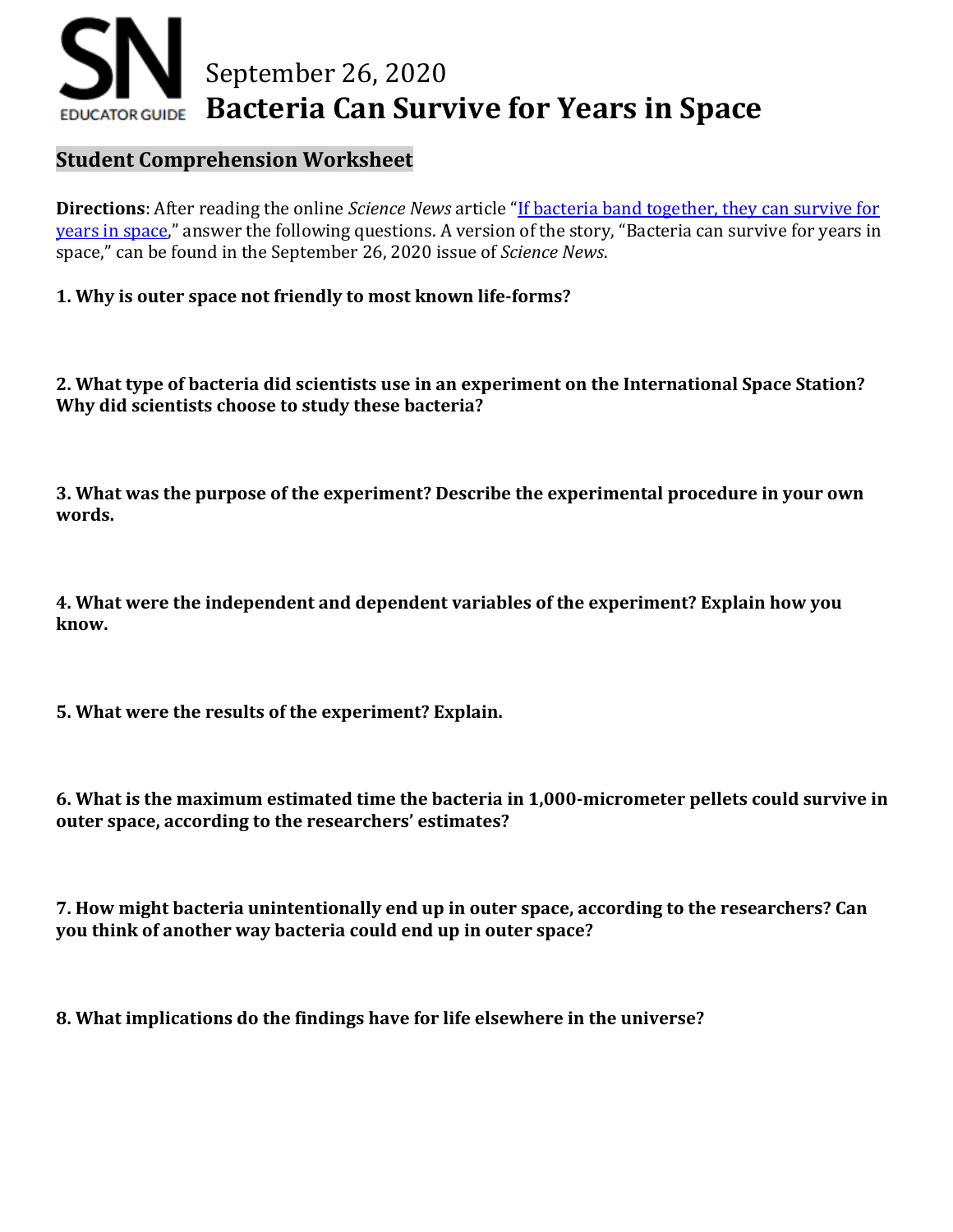**9. Find a word or concept in the story that is new to you. Define it using the context given in the article.**

**10. What makes the experiment an example of a successful collaboration in science, technology, engineering and math (STEM)?**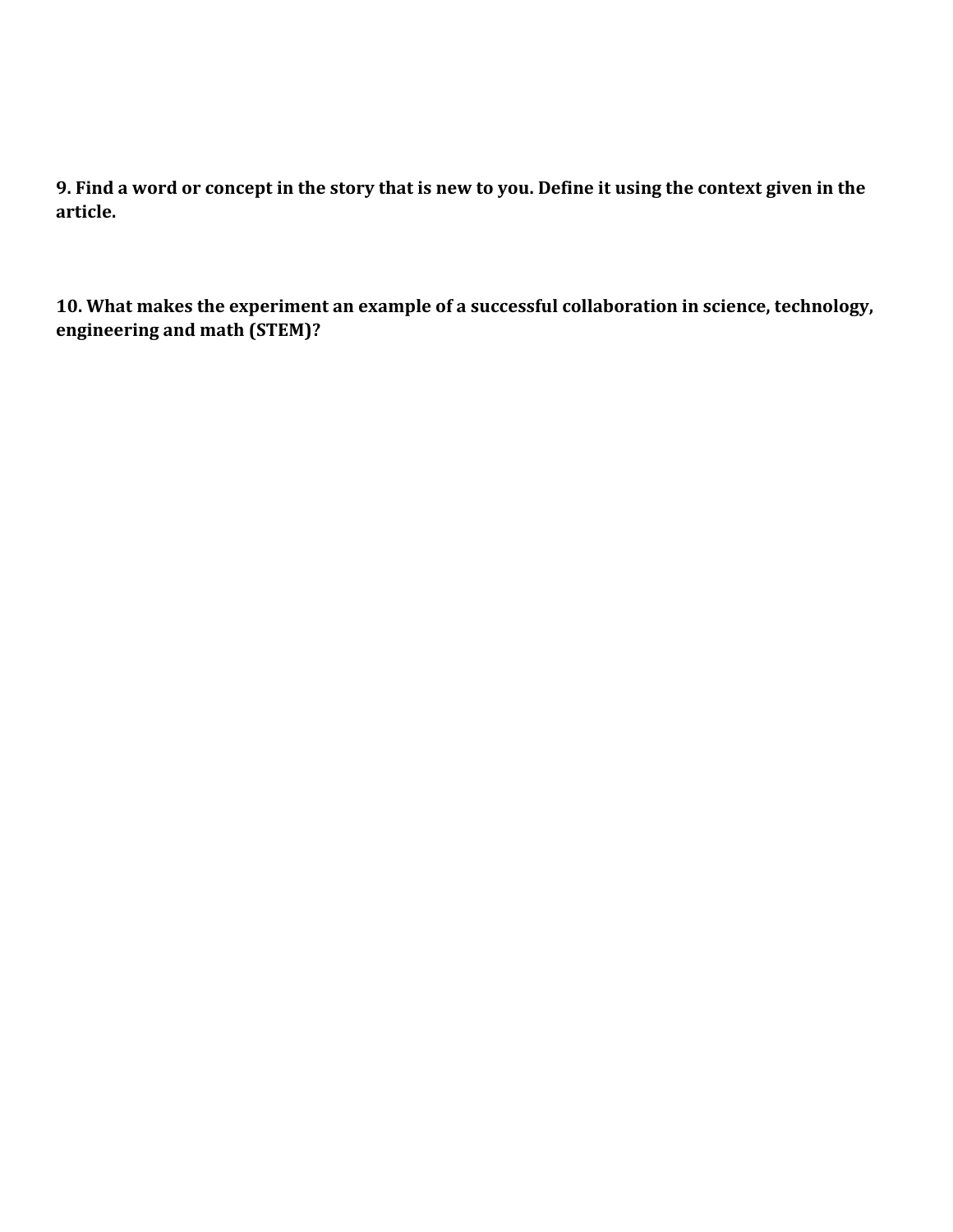# September 26, 2020 **EDUCATOR GUIDE Bacteria Can Survive for Years in Space**

#### **Cross-curricular Discussion, Q&A**

**Directions for teachers:** Ask students to read the online *Science News* article ["If bacteria band together,](https://www.sciencenews.org/article/space-bacteria-band-together-survival-years-astrobiology)  [they can survive for years in space"](https://www.sciencenews.org/article/space-bacteria-band-together-survival-years-astrobiology) and answer the following questions. Another version of the article, "Bacteria can survive for years in space," appears in the Sept. 26, 2020 print issue. Each section includes a linked video about the International Space Station that students should watch before answering the questions. Questions in the first section should be answered as a class — the additional resources provided can help you guide the discussion. The final prompt asks students to come up with a research question that could be done in space. Have students pair up to share their research question with their partner.

Additional resources: NASA article ["What Is the International Space Station?"](https://www.nasa.gov/audience/forstudents/5-8/features/nasa-knows/what-is-the-iss-58.html) NASA Johnson video ["Everything About Living in Space"](https://www.youtube.com/watch?v=ouDKD9G9jOE)

Did you know that students can develop their ideas and submit research projects to the International Space Station? Check out th[e Student Spaceflight Experiments Program](http://ssep.ncesse.org/) for more information.

Want to make it a virtual lesson? Post the online *Science News* article ["If bacteria band together, they can](https://www.sciencenews.org/article/space-bacteria-band-together-survival-years-astrobiology)  [survive for years in space"](https://www.sciencenews.org/article/space-bacteria-band-together-survival-years-astrobiology) and the additional resources to your virtual classroom. Ask students to answer the questions individually and post their research question to your online discussion board. Finally, have students give feedback on each other's responses on the discussion board.

#### **Onboard the International Space Station**

Watch the video ["A Bridge Above: 20 Years of the International Space Station"](https://www.youtube.com/watch?v=OyaXBrttBFQ) and answer the following questions as a class.

1. What is the purpose of the International Space Station, or ISS? Why is the ISS important?

*The purpose of the ISS is to have an ongoing human presence in space to do research and report findings. The station is important because it allows nations to combine resources and ideas to do research that provides lessons for future space exploration and benefits humans on Earth.*

2. Based on the *Science News* article and the video, what are some countries that are involved in the ISS collaboration?

*Japan, the United States and Russia are a few of the countries involved in the collaboration. According to the video, astronauts from more than 100 nations have lived on the station.* 

3. Brainstorm some challenges and opportunities that astronauts living on the ISS face.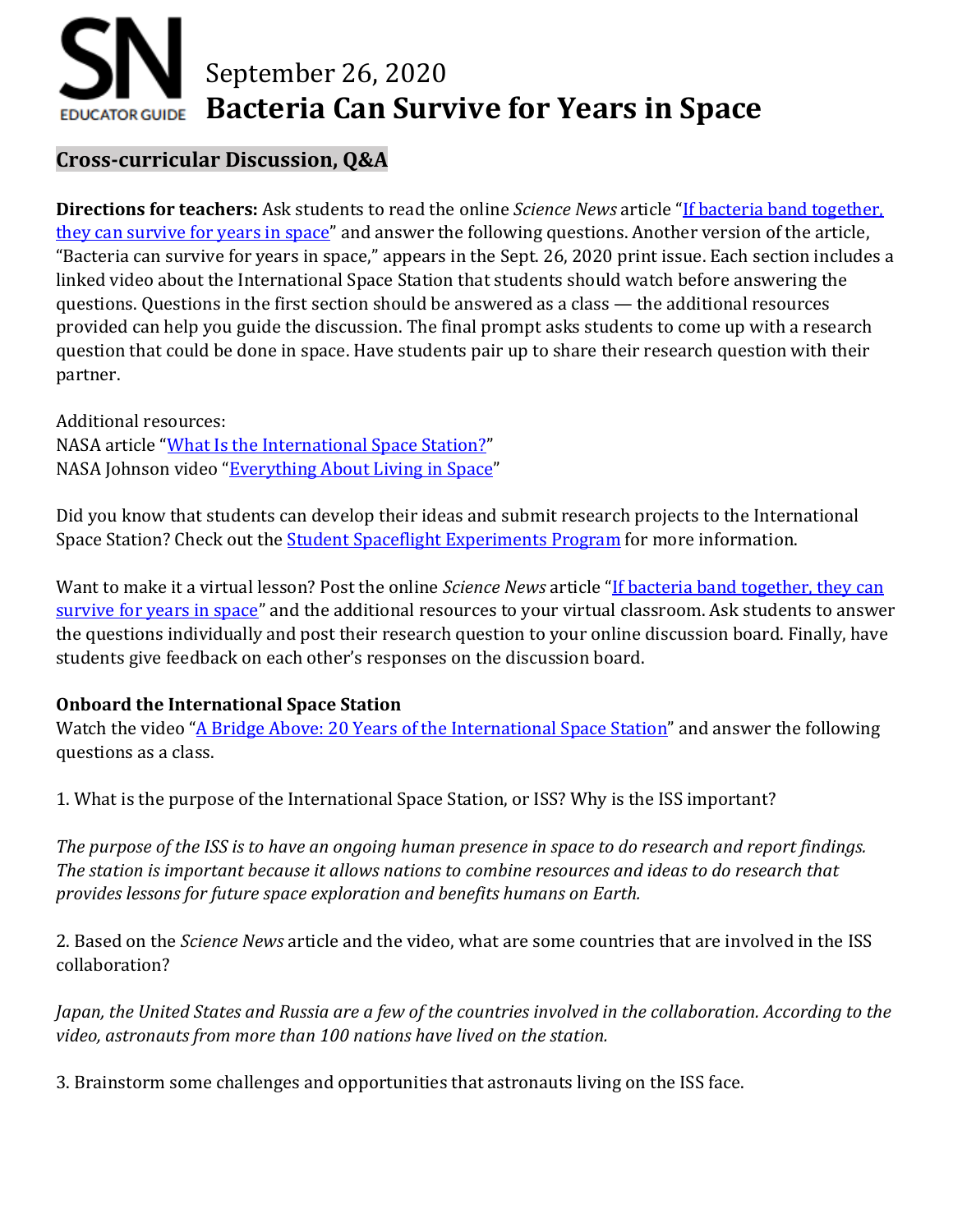*Astronauts living on the ISS get to be on the front lines of new discoveries. But it can be challenging to live away from their families. Astronauts might struggle with sleeping, since the station doesn't have the same light and dark cues that people do on Earth. Astronauts also might struggle to keep their bodies strong and healthy in microgravity over long periods of time.*

#### **Science on the ISS**

After watching the video ["Fruit Punch and Foam: Managing Liquids in Space,](https://www.youtube.com/watch?v=2Dzx6b6vSK4)" answer the following questions on your own.

4. What research were scientists doing in the video? Why is the research important?

*Scientists were studying how to manage the flow of fluids in space without using any electricity. Based on this research, the scientists innovated a foam to collect liquid that works in microgravity conditions. The foam could be used as a backup system for toilets on the ISS or possibly as a wastewater processing system on future crewed missions to the moon and Mars.* 

5. How did the ISS play a key role in the experiment described in the *Science News* article? What about in the fluidics research featured in the video?

*The exterior of the ISS housed* Deinococcus *bacteria that scientists used in an experiment to see how long the bacteria could survive in outer space. The ISS was crucial in providing a controlled microgravity environment for the fluidics research.*

6. How can doing an experiment on board the ISS differ from doing the experiment on Earth? What can scientists learn from doing the same experiment in both places?

*Doing an experiment on the ISS is different from doing an experiment on Earth mostly because of the extreme conditions of outer space, including radiation and low gravity. There also are greater physical space and resource constraints on the ISS. People other than the scientists who develop experiments may be the ones to perform the experiments on the ISS, and those people might not be as well versed as the original scientists are in the various fields of research. Doing experiments both on the ISS and on Earth can allow scientists to study the effects gravity can have on various phenomena, for instance.*

7. Use a keyword to search the **Space Station Research Explorer** website for an ongoing experiment that relates to a concept you are studying or a topic that interests you. Summarize the research. Some possible keyword searches include: bacteria, force, nutrition, combustion, etc.

*Student answers will vary.*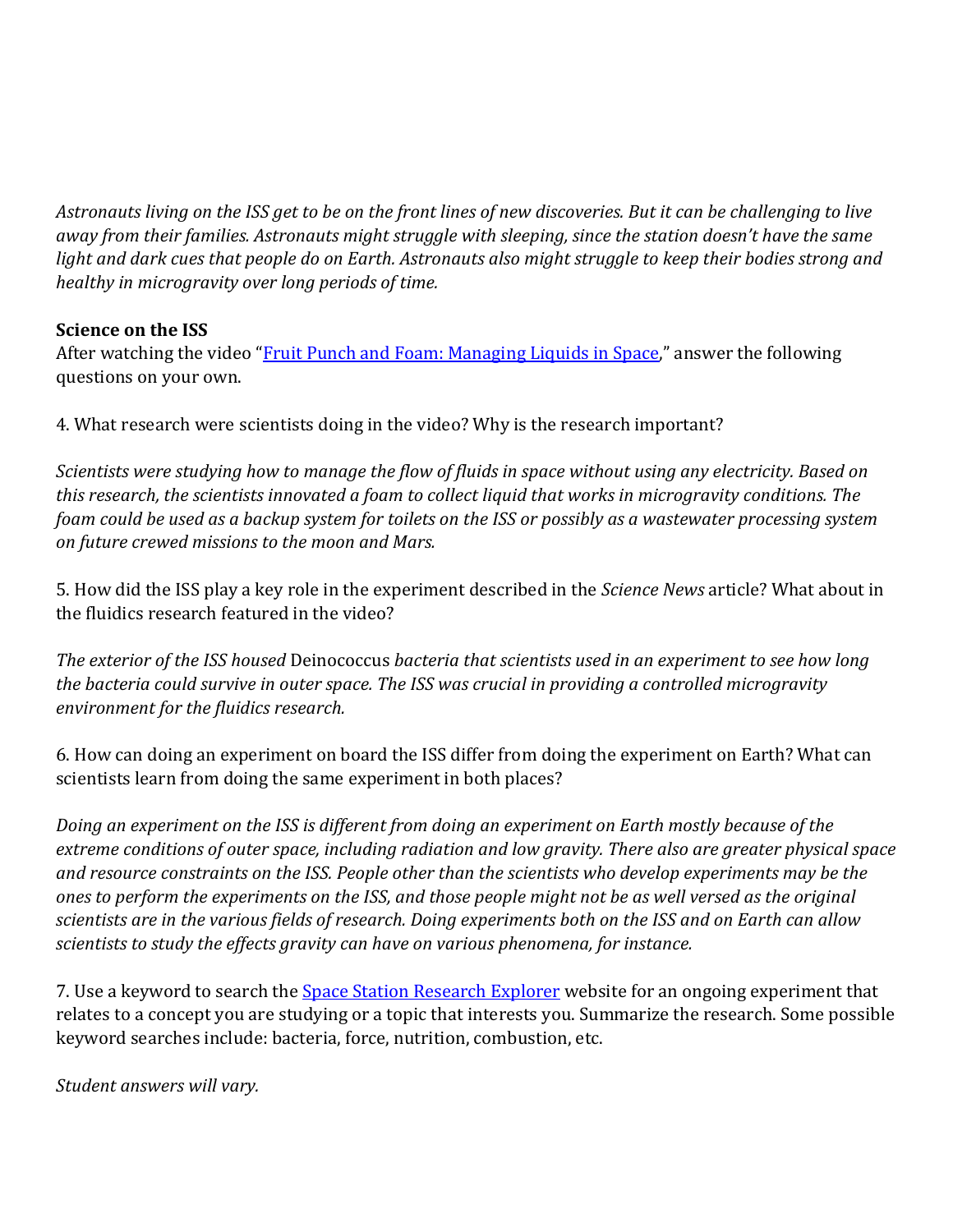8. How does the experiment you found compare with the experiment described in the *Science News* article? Name one similarity and one difference.

*Student answers will vary, but they could highlight the field of research, aspects of experimental design, speed of gathering data, etc.*

#### **Get involved**

After watching the video [Space Station Live: Student Experiments Fly to Station,](https://www.youtube.com/watch?v=fPjr4NPtlLE) answer the following question. Share and discuss your answer with a partner.

9. Come up with a research question you would like to explore in space. What would be some advantages and challenges of doing your experiment in space?

#### *Student answers will vary.*

Did you know that you can develop a research project and submit it to the International Space Station? Ask your teacher for more information if you're interested!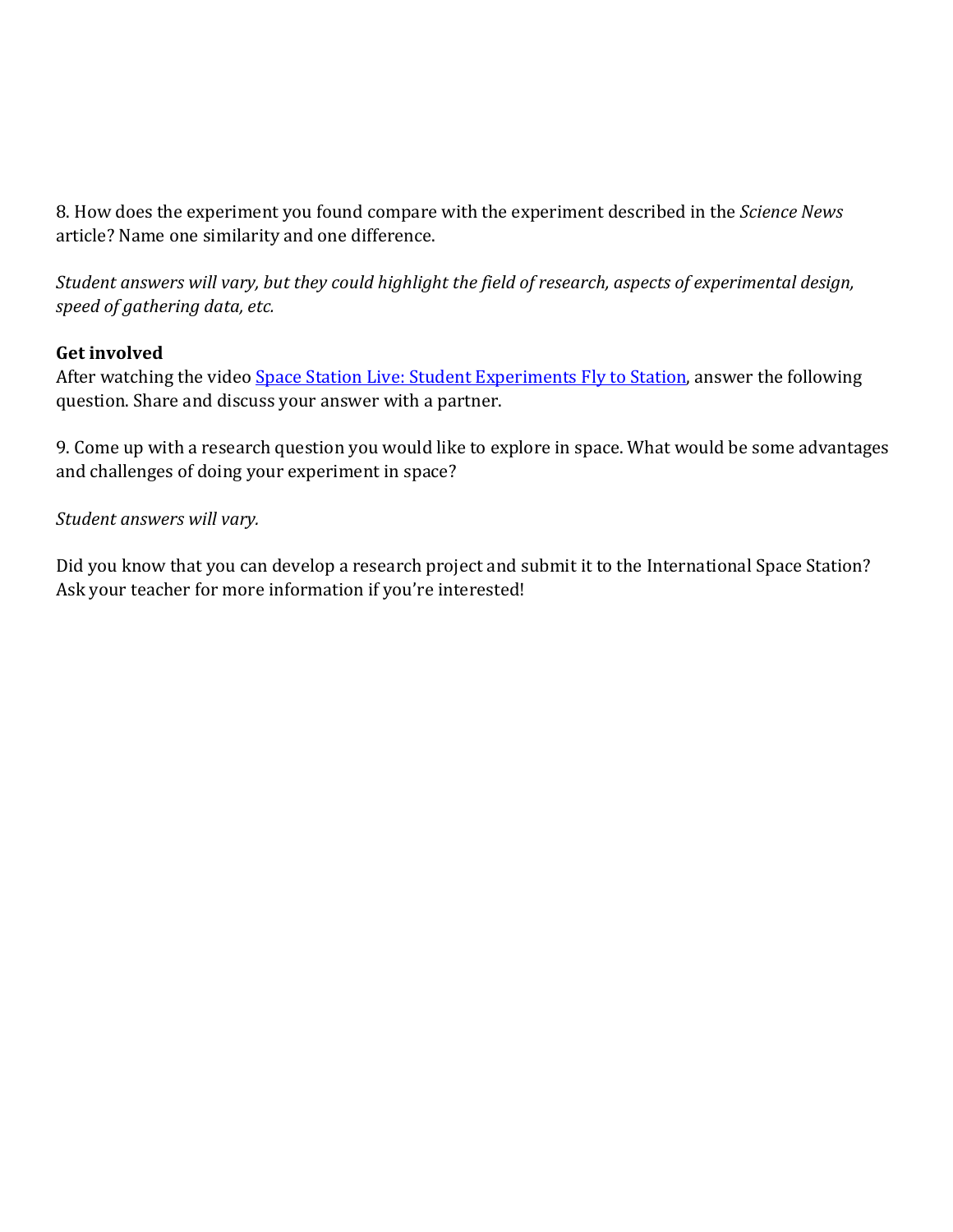### September 26, 2020 **Bacteria Can Survive for Years in Space EDUCATOR GUIDE**

#### **Student Discussion Worksheet**

**Directions:** After you have read the online *Science News* article ["If bacteria band together, they can](https://www.sciencenews.org/article/space-bacteria-band-together-survival-years-astrobiology)  [survive for years in space,"](https://www.sciencenews.org/article/space-bacteria-band-together-survival-years-astrobiology) or the print version of the article, answer the questions below. In each section, watch the linked video before answering the questions. For the last prompt, come up with a research question that you would like to explore in space. Pair up and share your research question with your partner.

#### **Onboard the International Space Station**

Watch the video ["A Bridge Above: 20 Years of the International Space Station"](https://www.youtube.com/watch?v=OyaXBrttBFQ) and answer the following questions as a class.

1. What is the purpose of the International Space Station, or ISS? Why is the ISS important?

2. Based on the *Science News* article and the video, what are some countries that are involved in the ISS collaboration?

3. Brainstorm some challenges and opportunities that astronauts living on the ISS face.

#### **Science on the ISS**

After watching the video ["Fruit Punch and Foam: Managing Liquids in Space,](https://www.youtube.com/watch?v=2Dzx6b6vSK4)" answer the following questions on your own.

4. What research were scientists doing in the video? Why is the research important?

5. How did the ISS play a key role in the experiment described in the *Science News* article? What about in the fluidics research featured in the video?